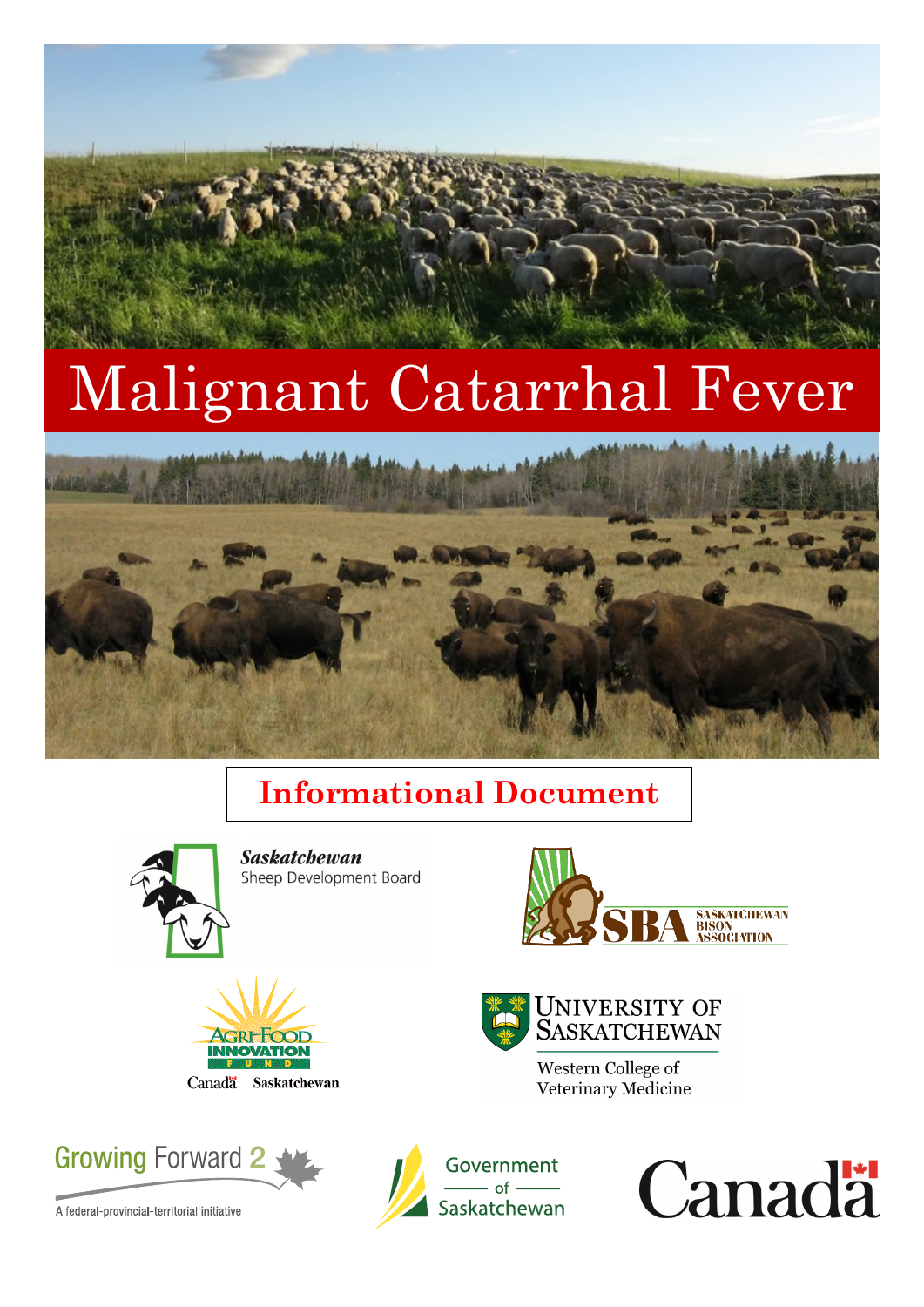| Table of Contents                                              |         |
|----------------------------------------------------------------|---------|
| Section A: Introduction                                        | Page 3  |
| Section B: MCF Risk Mitigation for Sheep and Bison Producers   | Page 4  |
| Risk of virus spread is not constant or uniform                | Page 4  |
| Animal susceptibility to MCF is not constant or uniform        | Page 4  |
| Risks posed by the environment                                 | Page 5  |
|                                                                |         |
|                                                                |         |
|                                                                |         |
|                                                                |         |
| Section C: Minimizing Risk of MCF in Bison Herds               | Page 7  |
| Section D: Common Questions and Answers                        | Page 8  |
|                                                                |         |
| Section E: Contact Information                                 | Page 11 |
|                                                                |         |
|                                                                |         |
| Section F: Malignant Catarrhal Fever Task Force (2011)         | Page 12 |
|                                                                |         |
|                                                                |         |
| Section G: Executive Summary-Bison Mortality Study (2013-2014) | Page 14 |
| Mortality rates and cause of death                             | Page 14 |
| Risk of MCF                                                    | Page 15 |
| Conclusion & Recommendations:                                  | Page 16 |
|                                                                |         |
|                                                                |         |
|                                                                |         |
|                                                                |         |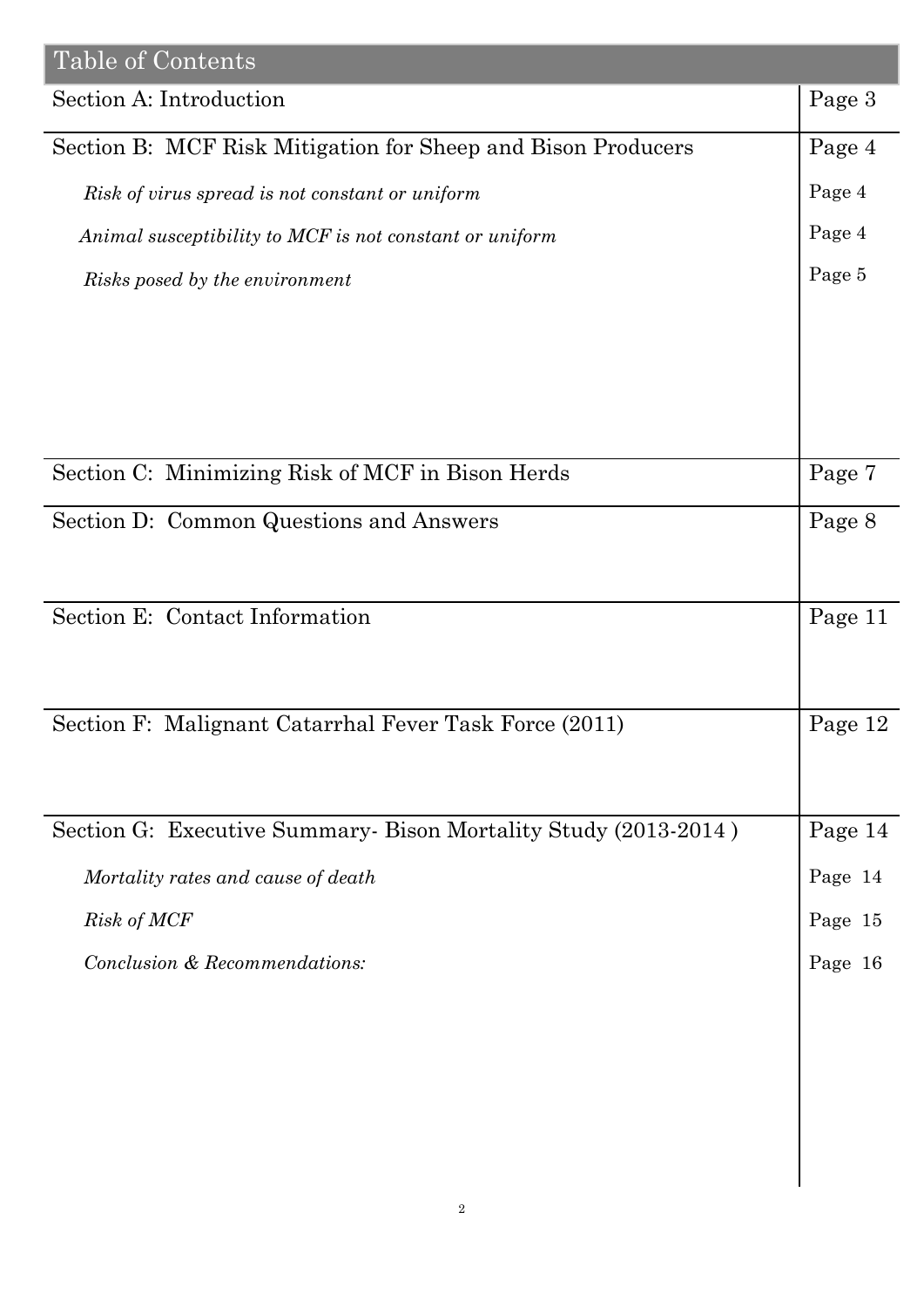#### **Section A: Introduction**

Malignant Catarrhal Fever (MCF) is caused by the ovine (sheep) herpes virus-2 (OvHV-2 ). This virus is carried by most sheep. The virus shows no clinical signs in sheep but can cause death in bison. Although there have been relatively few reported bison deaths in Saskatchewan due to MCF, expected growth in both sectors require that bison and sheep producers understand the disease and implement strategies to minimize the risk to bison from sheep carrying the virus.

There is no vaccine for the virus. The only effective strategy to mitigate the risk is to avoid direct contact between bison herds and sheep flocks. With only one observational study investigating the relationship between proximity to sheep farms and risk of contracting MCF, it is not possible to specify exactly what minimum distance must be kept between bison and sheep farms. Required distances vary depending on factors like temperature, relative humidity, wind direction and wind speed. The risk is also dependent on the concentration of animals, their age and their stress levels. It is clear that there is no "one-size-fits- all" strategy to manage the risk created by MCF.

With an understanding of the disease, bison and sheep producers can develop strategies that will go a long way to prevent bison losses due to MCF. This requires cooperation among bison and sheep producers and their industry associations to make the strategies most effective.

To address concerns voiced by industry about the potential risks of MCF, the Saskatchewan Minister of Agriculture created a task force to study MCF and develop recommendations for government and industry to effectively manage MCF (Section F). One of the recommendations was to complete a bison mortality study to compare the difference in occurrence in MCF in bison herds close to sheep operations ant those farther away from sheep operations. The initial results from this study are presented in Section G. With the information assembled by the Malignant Catarrhal Fever Task Force and the results of the bison research, strategies to mitigate the risk of MCF have been are included in this report.

This document is intended to provide present and potential producers of sheep and bison, as well as governments and policy makers, with information and several strategies that will allow them to manage the risks created by MCF in order for both industries to prosper.

3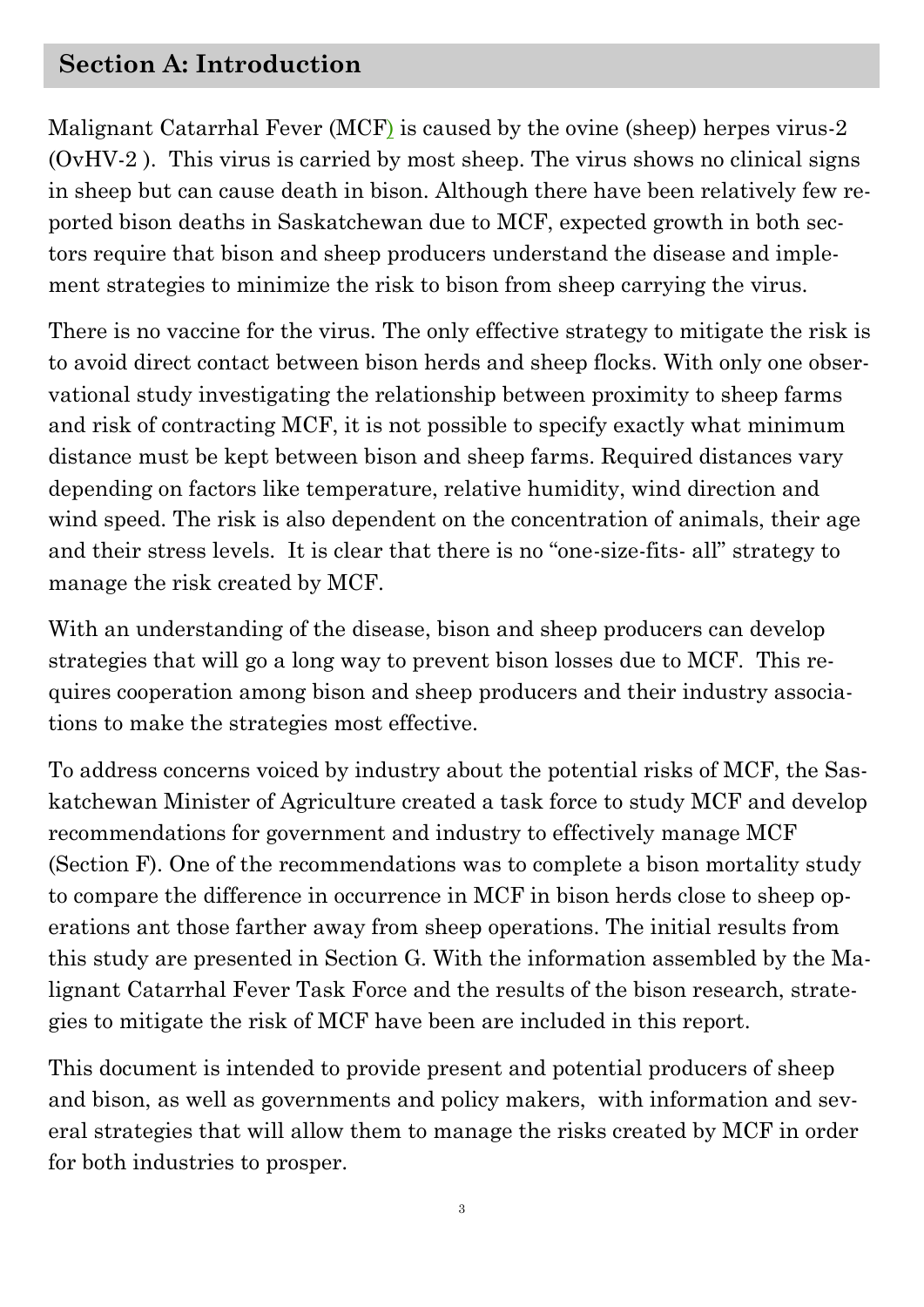#### **Section B: MCF Risk Mitigation for Sheep and Bison Producers**

The risk of transmission of Malignant Catarrhal Fever (MCF) from a sheep farm to a bison farm is small; however, the potential impact on individual producers can be significant. Once clinical signs of the disease are present the affected bison almost always die. On the other hand, there is good evidence that not all bison exposed to MCF virus become sick. Bison can be exposed to MCF virus and not be affected. The outcome from exposure to MCF virus depends on factors such as the overall health and nutritional status of the bison herd, individual susceptibility to MCF virus, and the current level of management stress in the herd.

#### *Risk of virus spread is not constant or uniform*

It is well understood that sheep flocks pose an MCF disease risk to bison herds, but the risk is not uniform across time. This means that there are periods during the production cycle of both species where they could conceivably occupy the same pasture without disease transmission. Sheep do not always shed virus, and bison are more susceptible to disease at various times of the year. Studies have shown that lambs acquire the virus from the ewe and share it amongst themselves very soon after birth. However, the period where there is most virus being circulated in the flock occurs at weaning. The recently infected lambs are highly stressed at this time in the sheep production cycle. This favours the multiplication of the virus and greatly increases the likelihood of finding virus in saliva and respiratory droplets of the lambs. Therefore, the lambs are more of a threat than adult sheep and the threat is most evident at weaning and other stressful times in the flock. An unstressed, adult sheep poses the least threat to bison.

#### *Animal susceptibility to MCF is not constant or uniform*

Bison by their nature may be more susceptible to stress which has the potential to compromise their immune system. Stress can come in the form of nutritional, environmental, social and physiological stress. It is easy to understand that an undernourished bison exposed to extremes of heat or cold might be susceptible to disease. We know from experience that mixing age groups or social groups, especially under crowded conditions can reduce immunity to disease in bison. Physiological states like pregnancy can affect the immunity of animals, bison included. Conversely, it makes sense that an unstressed bison is relatively resistant to disease in general and this includes MCF. Un-crowded bison kept on good quality pasture with an adequate mineral supplement, in the absence of weather extremes and that have not been processed or handled recently are very disease resistant.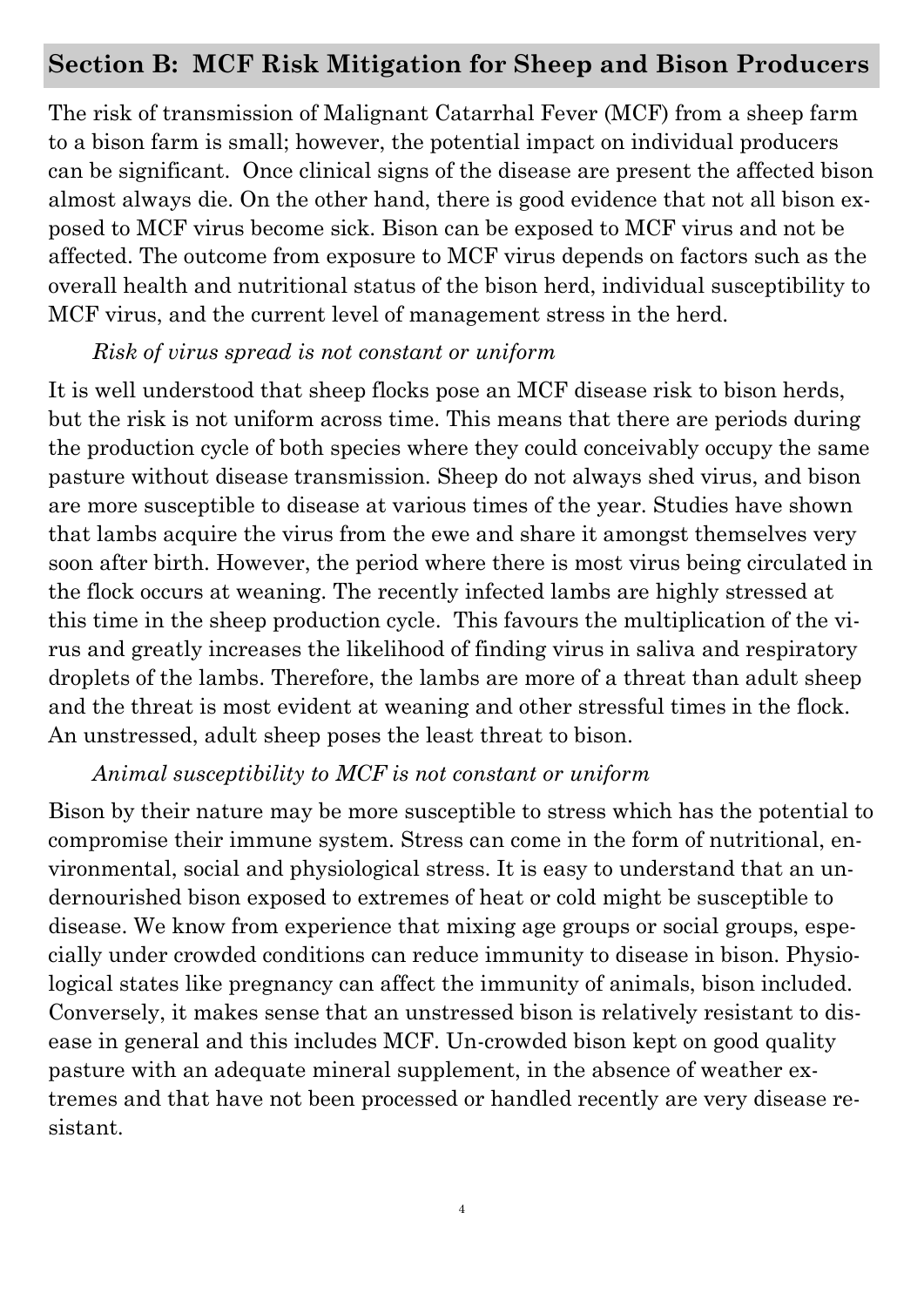#### **Section B: MCF Risk Mitigation continued...**

There is reason to believe that some bison are resistant to MCF and have been exposed to the virus without ever developing the disease. Serological surveys of bison looking for antibodies in blood serum against MCF virus in the US have shown that as much as 18% of the farmed bison sampled have been exposed to the virus but have not become diseased. Apparently they were able to overcome their infection without becoming sick. Once clinical signs of MCF are observed mortality is inevitable but apparently not every bison that is exposed to the virus becomes sick.

In New Zealand, Red deer, which are also very susceptible to MCF, cohabit farm environments with sheep throughout the country. Research in that species shows that individual animals within a herd are genetically more (or less) susceptible than their herd mates. NZ Red deer serosurveys also show that a significant proportion of farmed deer carry antibodies against MCF virus as yearlings, indicating that they were exposed but were not infected or did not remain infected. It is very possible that an examination of the appropriate gene(s) of bison would show a similar genetically based resistance to MCF virus.

#### *Risks posed by the environment*

It is true that MCF virus can apparently be carried by wind currents (but it is unknown how this works), in water, or on contaminated objects such as livestock shipping vehicles. It is likely that bison farms located where prevailing winds create a downwind situation, or are situated downstream from a shared water source with sheep have a higher risk of air or waterborne virus transmission. It is also likely that bison placed in a transport vehicle or a sale barn that has very recently held sheep are at risk from sheep associated MCF virus. However the magnitude of the risk is not constant or uniform.

The most often asked question about MCF is about how far apart sheep and bison must be kept in order to prevent the transmission of MCF. A widely cited published study of transmission capabilities demonstrated that bison housed 3 miles from a 20,000 lamb feedlot suffered losses from MCF (where actual "losses" were one MCF death out of 234 animals). This is obviously a far different magnitude of risk than that experienced when a neighbour decides to raise 50 or 100 lambs. Virus shed from relatively small flocks of sheep under most circumstances is very unlikely to travel 3 miles. There have been no experimental studies to determine the minimum distance that must be kept between bison and sheep farms but no doubt this distance would vary depending on factors like temperature, relative humidity, wind direction and wind speed. A recent observational study found that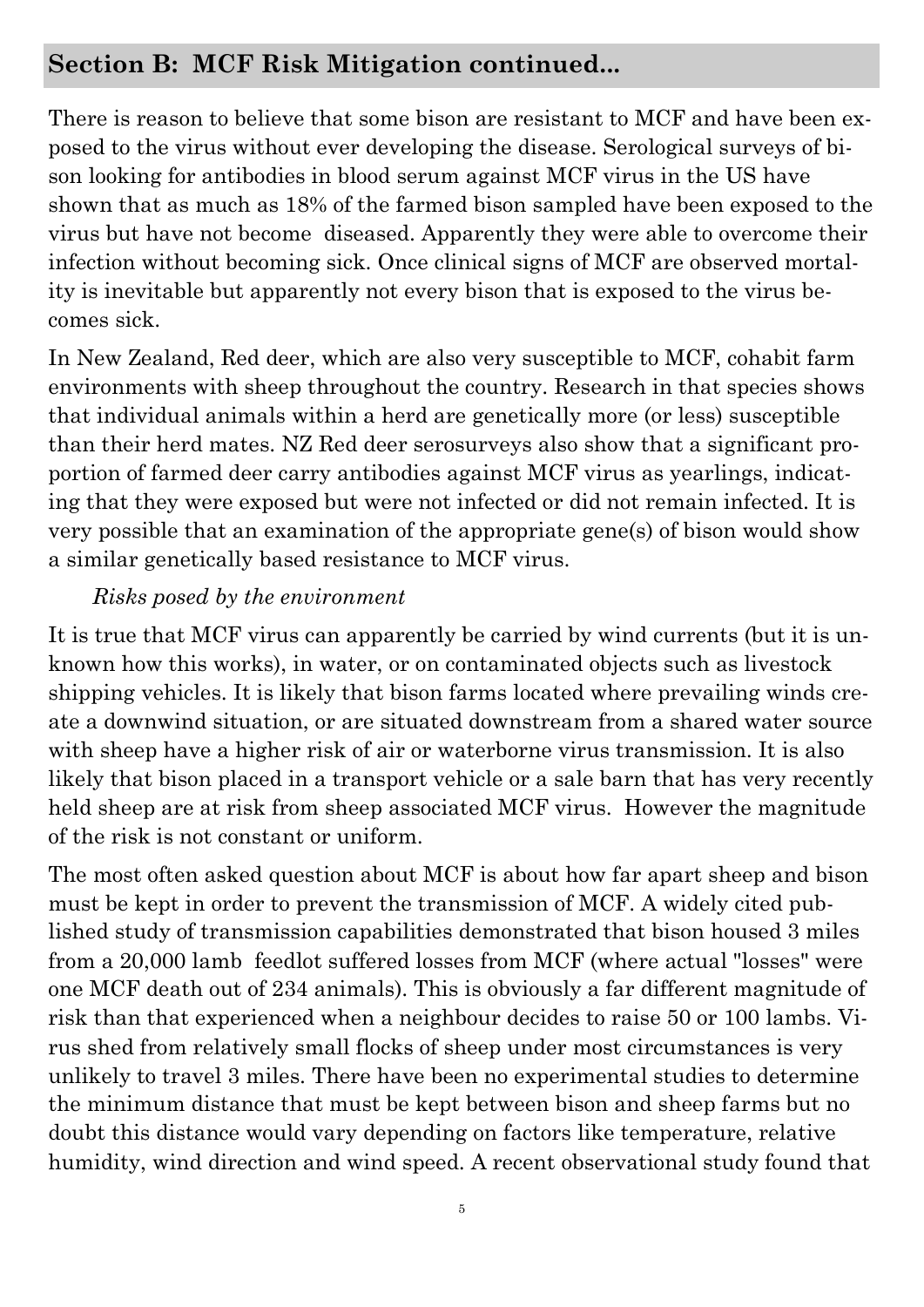#### **Section B: MCF Risk Mitigation continued...**

there was a small but statistically significant risk of MCF (2 deaths per 1000 animals, over an 18 month period) in bison herds within 1.0 kilometers of sheep operations; therefore, it may be reasonable to assume that distances less than 1.0 km could pose a transmission risk under favourable environmental conditions.

The other frequently asked question is about the persistence of the virus on stock trailers and other shared equipment or facilities. No studies have been done to determine how long MCF virus might persist in contaminated environments like transport vehicles; however, the MCF virus needs an animal host to survive and does not live freely outside the host cell. Even in favourable moisture and temperature conditions the virus is unlikely to survive more than 24 – 48 hours. Therefore an arbitrary minimum period between shared occupancy of pens and trailers could be set at 48 hours so long as they are clean and dry.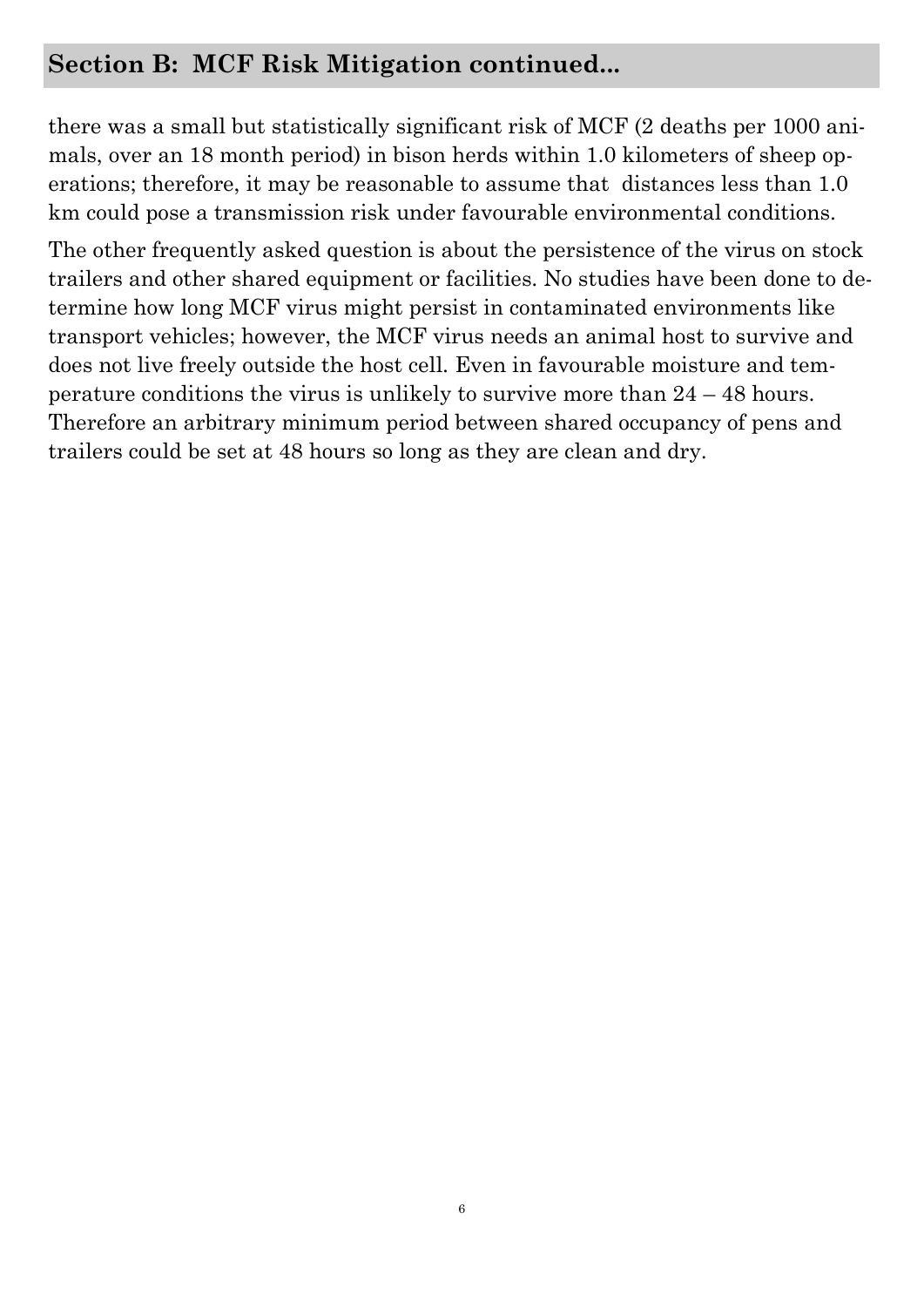## **Section C: Minimizing Risk of MCF in Bison Herds**

Follow good stockmanship and best management practices for both sheep and bison at all times. The healthier and less stressed the animals are the smaller the risk of disease, including MCF. Bison and sheep should not be farmed in proximity to one another. Try to maintain the maximum distance possible between the herds and flocks closest to each other within the limitations of existing facilities and management systems.

**Based on the observational study reported in Section G of this document, the Saskatchewan Bison Association and the Saskatchewan Sheep Development Board recommend that a minimum separation of 1 kilometer be maintained .** 

It must also be recognized that separation of species is more important during periods of increased risk such as during extreme weather or after processing and handling bison (or sheep).

Recognize that weaning lambs close to bison creates a risk to the bison. Consider indoor weaning or employ strategies that maximize the distance between the lambs and bison.

In situations where sheep and bison are being raised in relatively close proximity it is always a good management practice to communicate with your neighbor. Discussion needs to include co-existence strategies. Some of the suggested discussion topics would include:

- reducing animal stress
- grazing strategies
- fencing strategies
- weaning times
- increased production opportunities

Avoid using the same facilities or equipment, including water bowls; if required it is recommended that you allow a minimum of 48 hours between sheep and bison use. Always try to plan for bison to use first followed by sheep.

Transport vehicles should be thoroughly cleaned after sheep have been transported and before loading the vehicle with bison. Allow a minimum of 48 hours between loads of sheep and bison when shipping in the same transport vehicle.

Slaughter houses are dead-end facilities and hence there is no risk in using slaughter facilities for bison that also slaughter sheep.

7 Lamb feedlots probably constitute the greatest risk to bison as they typically contain large numbers of stressed, recently weaned, young animals that are actively developing OvHV-2 infections. This can result in a lot of virus production. Almost all major outbreaks of MCF in bison have involved contact with feedlot aged lambs. Special precautions will be necessary if bison are being raised in proximity to a lamb feedlot.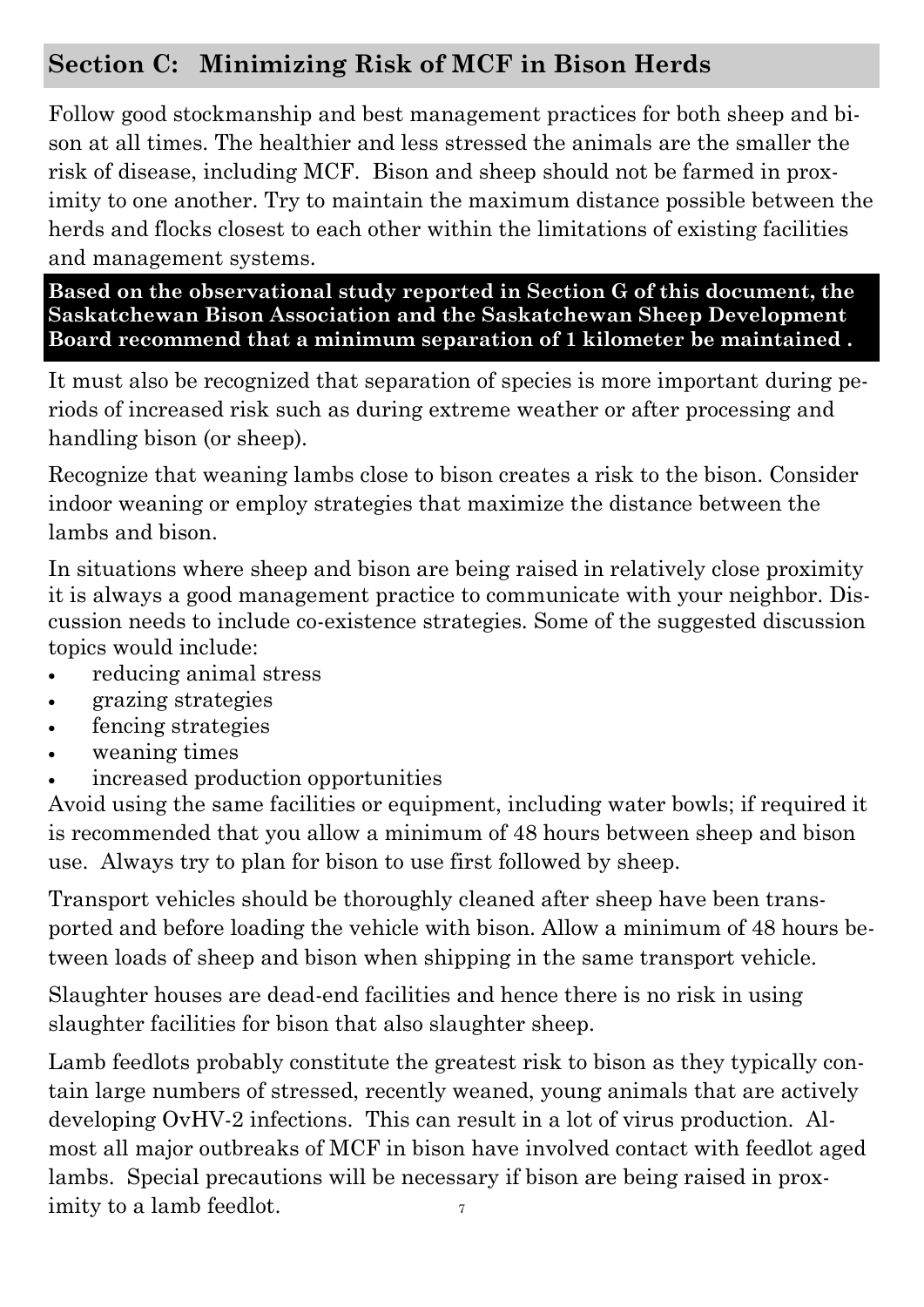## **What is Malignant Catarrhal Fever (MCF)?**

MCF is a fatal viral disease of bison. Other ruminant animals such as cattle, deer and moose are also susceptible to MCF. Bison are much more susceptible than cattle to the virus.

#### **What causes MCF?**

MCF is caused by the ovine (sheep) herpesvirus-2 (OvHV-2). OvHV-2 is often acquired by sheep when they are young. They remain carriers for life but only excrete the virus intermittently. Although many sheep are carriers of OvHV-2, the virus does not cause clinical disease in sheep.

## **How does the virus spread from sheep to bison?**

The virus is shed in the nasal secretions of sheep with active infections. It can be spread to bison through direct contact with such sheep; however, the virus also becomes aerosolized (airborne) and can travel long distances in the air.

## **How far can the virus travel in the air?**

This is unknown but varies with factors such as environmental conditions and number of sheep involved. Exceptional circumstances involving large numbers (thousands) of sheep has been reported to cause disease in bison pastured 5 kilometres from a sheep feedlot.

## **Are sheep the only carrier or cause of the spread of MCF?**

Although it has been documented that outbreaks of MCF have a strong association with sheep it needs to be noted that there have been outbreaks of MCF were there have been no sheep in the immediate vicinity prior to the outbreak. There is no direct evidence that bison have become infected following contact with birds or insects but it can't be totally ruled out. Investigations are ongoing to identify other possible sources of the infection.

## **Is MCF passed from bison to bison?**

No. Studies have shown that bison with MCF do not pass the virus on to other bison.

## **What are the Symptoms?**

Bison may be found dead without symptoms, become ill and die in seven to 10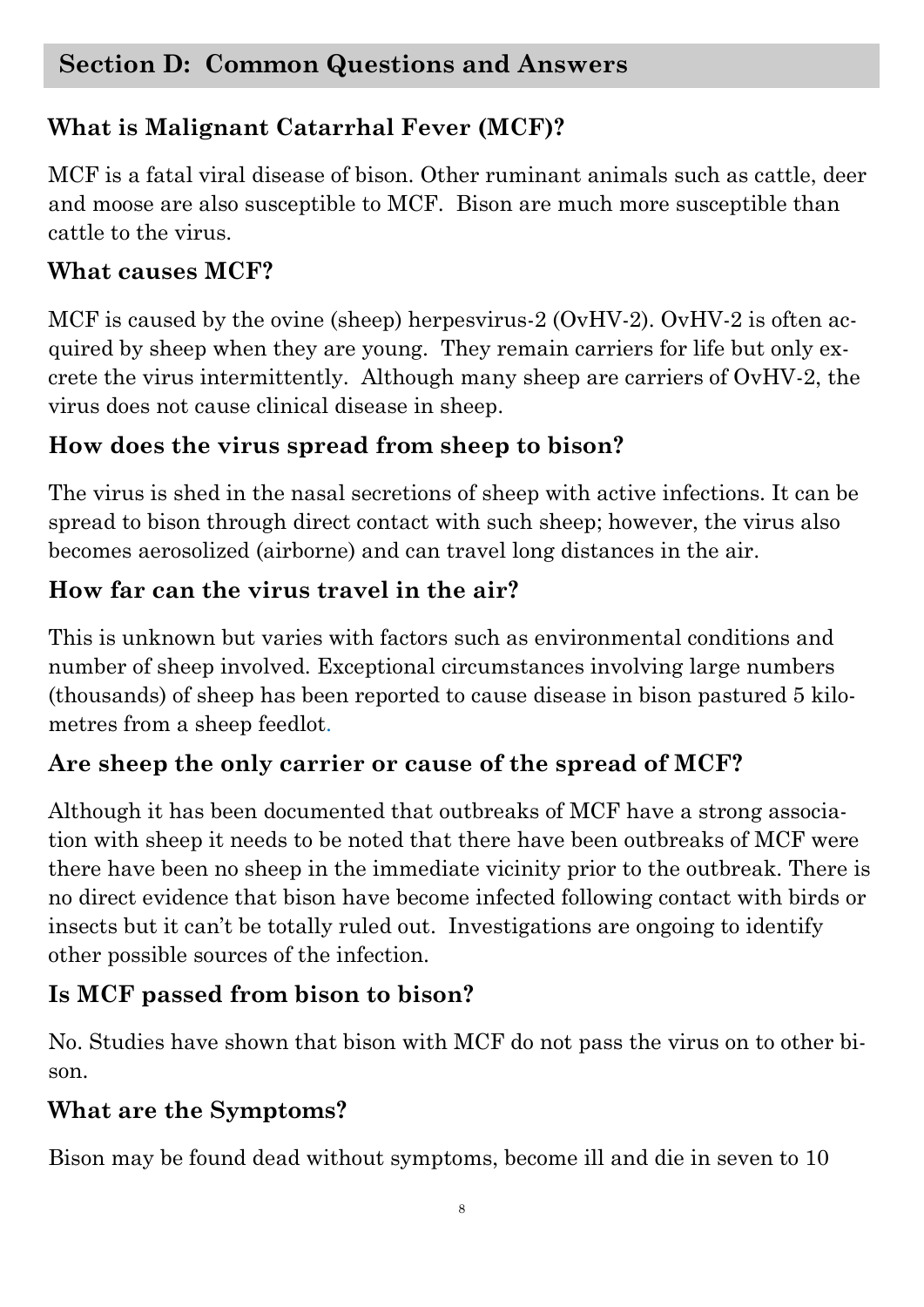## **Section D: Common Questions and Answers continued...**

days, or develop a chronic form in which they are ill for months before they die. Symptoms in bison sometimes are very subtle and may be missed or misdiagnosed, as bovine virus diarrhea virus (BVDV), respiratory virus, or a bacterial infection.

The following are some of the most common symptoms:

- Depression head down, animal separates from herd, reduced or loss of appetite.
- Cloudy/ulcerated eye slightly gray to totally white, may be in one or both eyes. In more extreme cases, the eye could bulge, or even rupture.
- Weeping eye tearing from a slight bit to two to four inches of wet hair under the eye.
- Snotty nose watery discharge to white (milky) mucus strands from one or both nostrils (more severe in cattle than in bison).
- Salivating clear watery mucus dripping from the mouth.
- Erosions/ulcers small sores or open lesions in the mouth which can extend into the throat and esophagus.
- Fever up to 42.5 C, but the temperatures can vary over a wide range.
- Swollen joints may be seen 10 to 12 days prior to onset of any other symptoms.
- Difficult urination frequent, painful urination, or bloody urine.
- Other symptoms coughing, aborted fetus, dehydration, diarrhea, tremors or circling.

#### **Is there a treatment for MCF?**

No, there is no effective treatment available for MCF in bison. Bison which become clinically ill, invariably die. However, research has shown that not all bison exposed to the virus become sick. Apparently some bison are more resistant than others to the MCF virus.

#### **Does MCF occur in people?**

No

#### **Are there times during the year when MCF occurs more often?**

MCF can occur any time throughout the year. It appears to be more prevalent during the winter months, which is when lambs come of age (between six to nine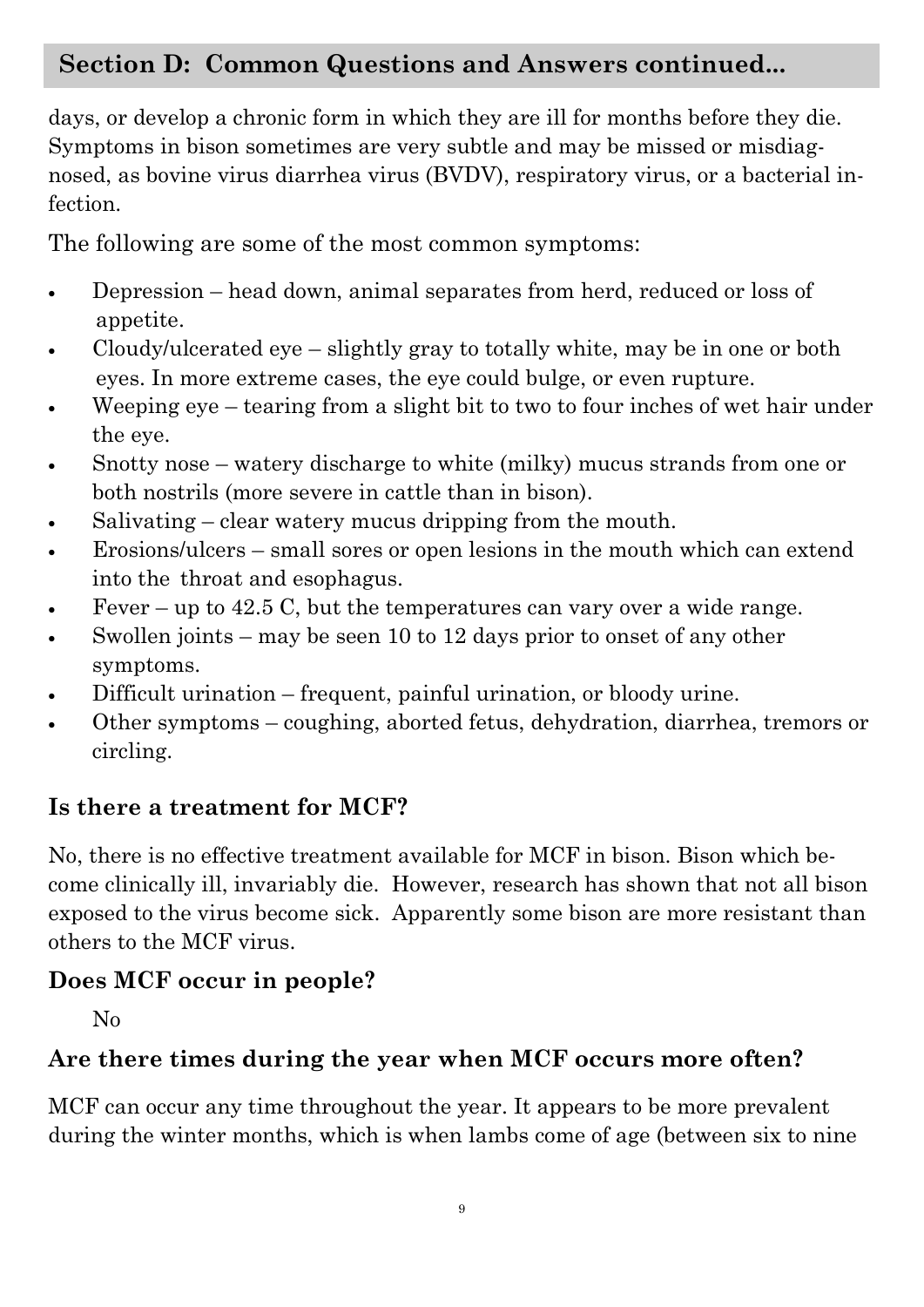## **Section D: Common Questions and Answers continued...**

months) and typically spread the virus to each other through active infections. This group of sheep may shed more virus than adult sheep. It is also possible that the virus survives better in the cold winter season. Bison are more susceptible to clinical disease during times of transportation, handling, birth and weaning or when stressed by environmental and nutritional factors present in the winter.

## **What risks are there at abattoirs/ slaughter facilities?**

**S**laughter houses are dead end facilities, there is no risk in using slaughter facilities for bison that also slaughter sheep.

## **Is MCF preventable?**

In general, increasing the distance between sheep and bison reduces the risk. Information has changed over the years as to the distance that should be kept between bison and sheep. Currently, there is still no definitive science on what is considered a safe distance. This is because the risk of MCF varies depending on many factors besides distance, such as the age of the sheep; the size of the flock; climate; wind; and temperature. There are a number of reports of sheep and bison being kept in close proximity to each other with no ill effects.

## **What is the prevalence of OvHV-2 in the Canadian sheep flock?**

The prevalence of OvHV-2 in the Canadian sheep population is unknown. Studies conducted in the USA suggest that OvHV-2 may be very prevalent in North America. Research specific to the Canadian situation is required.

## **Is there a vaccine for MCF?**

There is no vaccine to prevent MCF in bison, nor is there a vaccine for the virus in sheep.

## **What do I do if I think an animal has MCF or has died of MCF?**

If you suspect your animal has MCF, contact your local veterinarian. Tests can be done on live or dead animals to determine if they are infected with the virus. If the animal has been found dead without prior symptoms, it is important that other causes of sudden death, such as anthrax, are ruled out.

If MCF is found in your herd, your veterinarian can advise you on appropriate biosecurity measures you can take to minimize the potential for future incidents.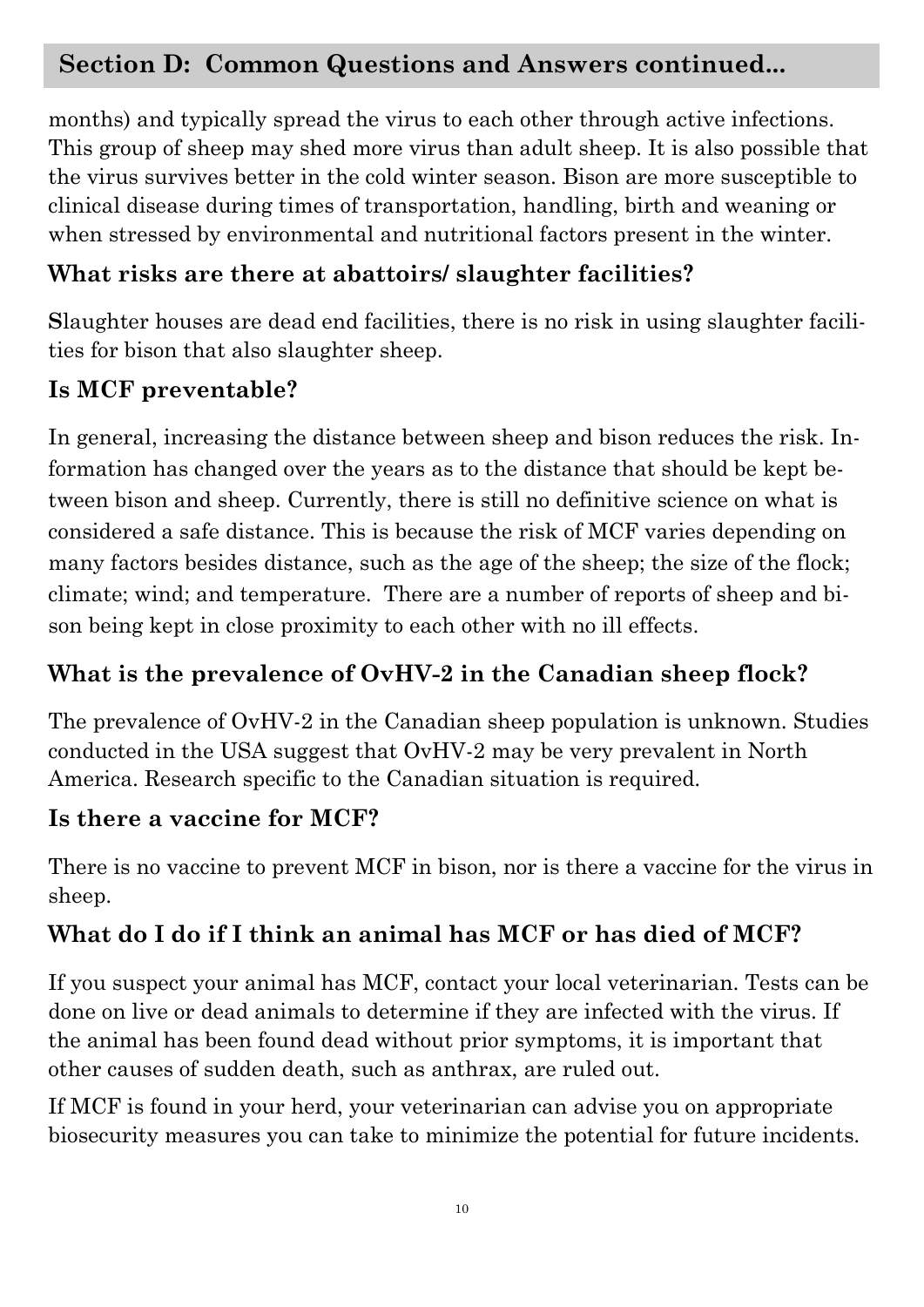#### **Section E: Contact Information**

## **For more information contact:**

 Dr. Wendy Wilkins, Disease Surveillance Veterinarian, Saskatchewan Ministry of Agriculture, Livestock Branch Phone: (306) 798-0253 E-mail: [wendy.wilkins@gov.sk.ca](mailto:wendy.wilkins@gov.sk.ca)

 Saskatchewan Bison Association Phone: (306) 585-6304 E-mail: [sba001@sasktel.net](mailto:sba001@sasktel.net)

 Saskatchewan Sheep Development Board Phone: (306) 933-5200 E-mail: [sheepdb@sasktel.net](mailto:sheepdb@sasktel.net)

Informational videos can be viewed on either association website: [Saskatchewan Sheep Development Board](http://www.sksheep.com/services_extension_services.htm) or [Saskatchewan Bison Association.](http://canadianbison.ca/producer/The_CBA/SaskatchewanBisonAssociation.htm)

Information and research regarding MCF is ongoing and results will be made available when they have been released.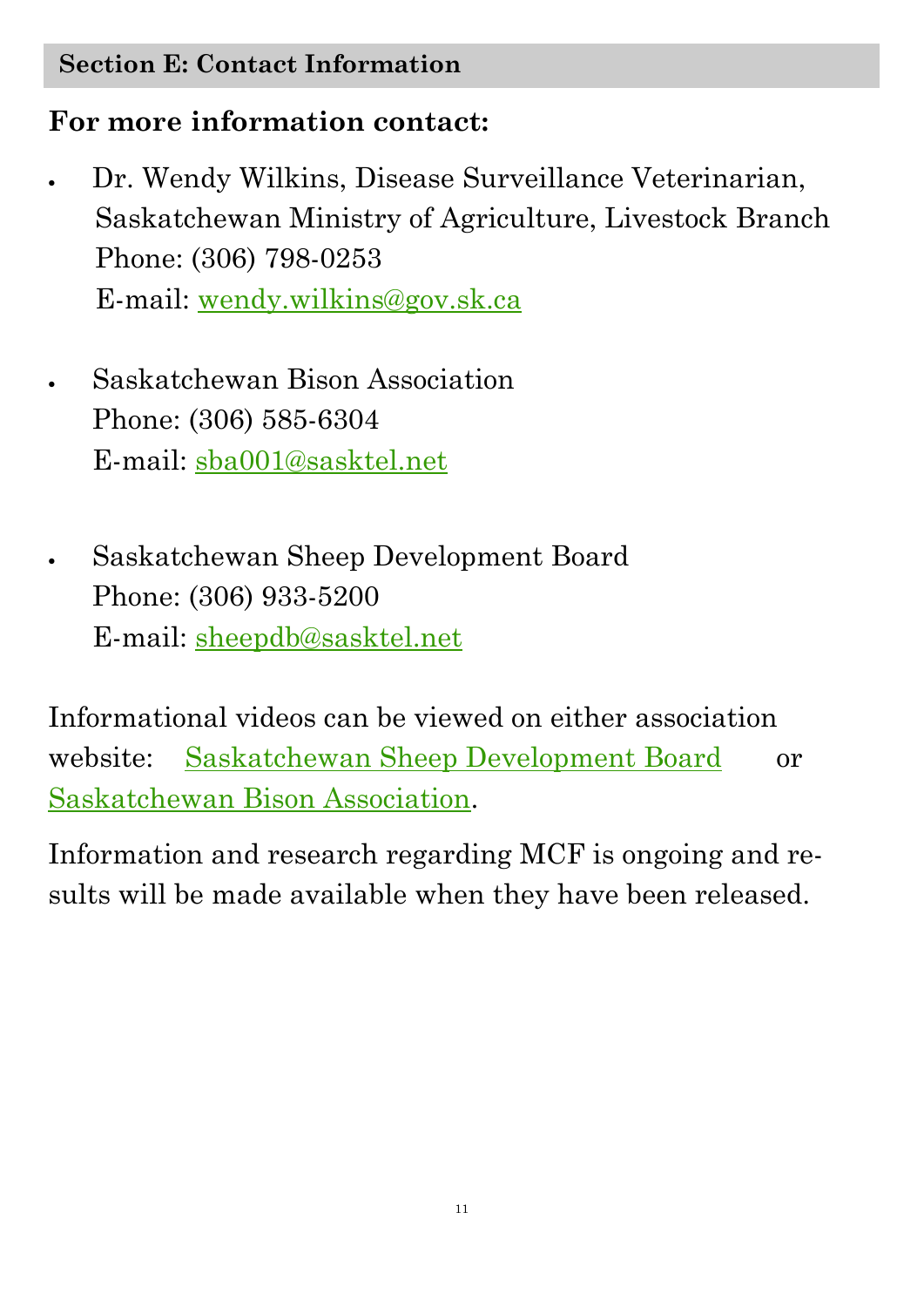## **Section F: Malignant Catarrhal Fever Task Force (2011)**

The Saskatchewan Minister of Agriculture created this Task Force in 2011 in response to concerns voiced by industry members in Saskatchewan over the potential risk of MCF occurring in bison as a result of exposure to sheep. While MCF occurs infrequently in this province, both the bison and sheep industries are experiencing a period of growth. The expansion of these industries will undoubtedly put these two species in some degree of proximity more frequently in the future.

The members of the Task Force come from a variety of backgrounds and include members of industry, government and academia. While none are "MCF experts" per se, this Task Force includes experts in animal health and livestock disease in general and key representatives from industry organizations in Saskatchewan. Therefore, the Minister and the public can be confident that the recommendations from the MCF Task Force are based on science, fact, and the best interests of livestock industries and the Province of Saskatchewan.

#### **Malignant Catarrhal Fever Task Force Members:**

Ray Orb, chair – Vice-President, Saskatchewan Association of Rural Municipalities (SARM) Donald Brooks, secretary – Secretary, Agricultural Operations Review Board, Saskatchewan Ministry of Agriculture Chris Clark, VetMB, PhD – Associate Professor, Large Animal Medicine, Western College of Veterinary Medicine Gordon Schroeder – Executive Director, Saskatchewan Sheep Development Board Mark Silzer – Saskatchewan Bison Association

Brian Snell – Agricultural Producers Association of Saskatchewan (APAS)

Wendy Wilkins, DVM, PhD – Disease Surveillance Veterinarian, Livestock Branch, Saskatchewan Ministry of Agriculture

#### **Mandate**:

#### **To study Malignant Catarrhal Fever and develop recommendations for government and industry to effectively manage the disease in Saskatchewan.**

#### **Executive Summary**

*The following executive summary is excerpted from the Saskatchewan MCF Task Force Report, 2011:*

Malignant Catarrhal Fever (MCF) is a disease of livestock, primarily ruminants, caused by a herpes virus. In North America MCF is primarily caused by the ovine herpes virus-2 (OvHV-2), which is carried by sheep but does no harm to the sheep. In other susceptible species such as bison, however, the virus causes fatal disease for which there is no treatment and no vaccine.

Sheep are very susceptible to OvHV-2, and it is assumed that most sheep in North America are carriers. Once infected, sheep remain carriers of the virus for life. They shed the virus mainly through respiratory secretions. Adult sheep may shed the virus periodically, especially during times of stress; however, lambs aged 6-8 months of age shed large amounts of virus and are considered the main source of virus transmission. Bison are also very susceptible to the virus but are dead-end hosts; that is, although bison may develop MCF, they do not shed the virus and thus pose no risk to other animals.

Several large outbreaks of MCF in farmed bison have been reported in the literature, which demonstrate aerosol spread of virus from sheep to bison. Although these reports typically involved either close contact between the species or large numbers of animals in feedlot settings,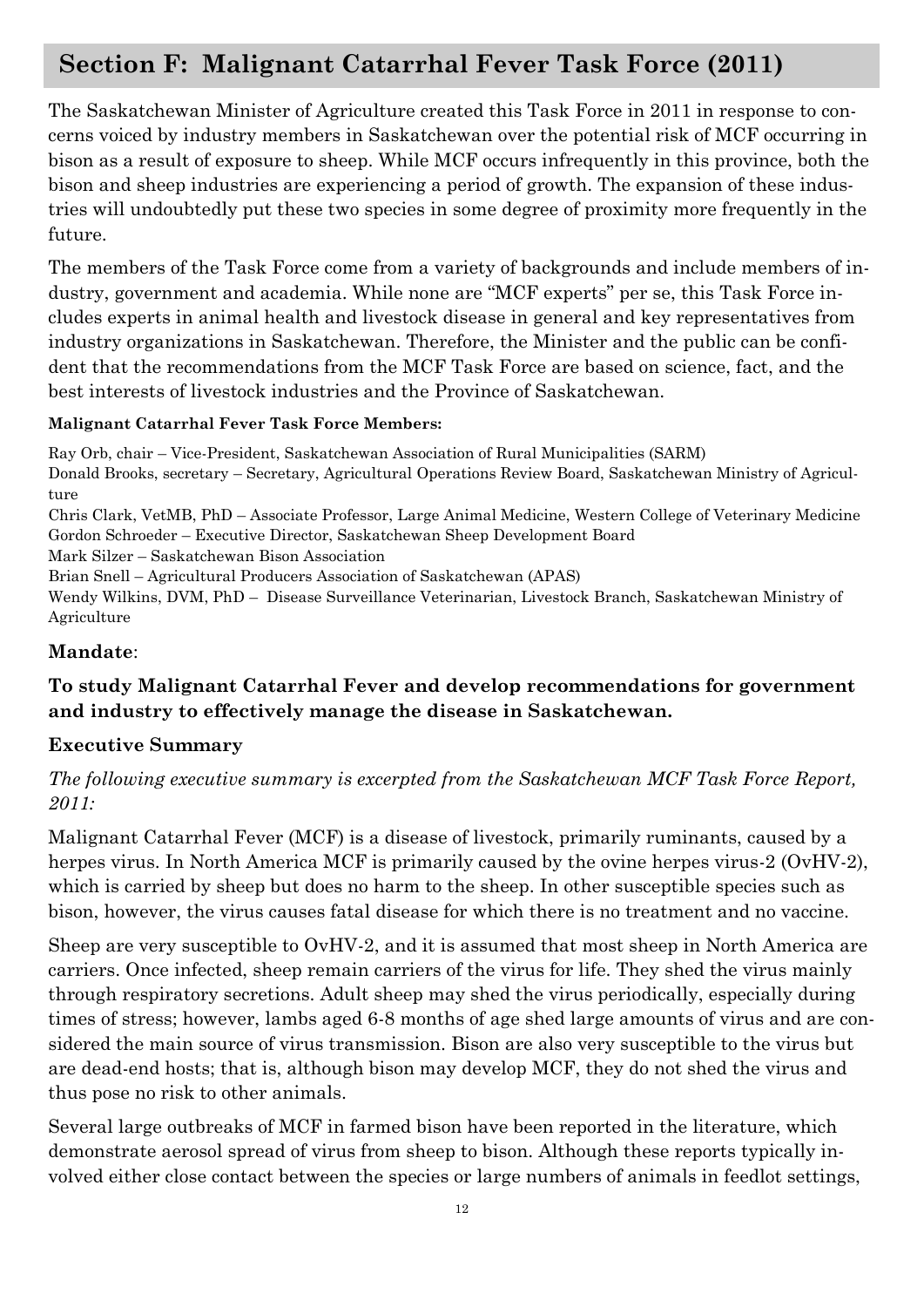they are often touted as evidence for the need to create buffer zones to keep the species separated for MCF prevention. However, none of these reports contain information that justifies the need for kilometers-wide buffer zones between bison and sheep raised in non-intensive management systems.

Biosecurity in livestock production involves management practices designed to minimize disease transmission into, within, and out of groups of animals. For most modes of disease transmission, biosecurity practices can be put in place to minimize the risk of disease transmission. Aerosol transmission presents a unique challenge to livestock producers, since in most instances it is difficult, if not impossible, to control the airspace entering and exiting livestock premises. Many important livestock diseases, including MCF, can be spread over distances via aerosols. Producers of all livestock species need to be informed about relevant disease risks and become knowledgeable about management practices, which can minimize the risk of diseases such as MCF in their animals.

MCF is listed as a notifiable disease in the province of Alberta<sup>1</sup>; however, this is for monitoring and information purposes only, and does not involve disease control. There is currently no policy in place in Canada related to the control of MCF.

In the USA, MCF is designated as a reportable disease. This designation is not directly related to sheep-associated MCF. The wildebeest-associated form of MCF is considered a foreign animal disease (FAD) in that country; therefore, all cases of MCF are investigated to ensure they do not involve the wildebeest-associated virus. Also, the vesicular form of MCF closely resembles several other diseases such as Food and Mouth Disease and Vesicular Stomatitis, which are also FADs. Once epidemiological investigations determine that MCF is caused by OvHV-2, no further action is taken. Following the Federal lead, many states have also designated MCF as reportable. From the available information, states also do not take further action once OvHV -2 is confirmed, though some states do take the opportunity to educate producers and provide recommendations for preventing further disease.

Fortunately, MCF is rarely confirmed in farmed bison in Saskatchewan. Typically, only one or two cases are diagnosed each year, if at all. Regrettably, concern over the *potential* for serious outbreaks, combined with a lack of understanding of this disease, can pit neighbor against neighbor, producer against producer. At issue is the transmission of virus over distances, which is poorly understood. Research into the risk of MCF in bison that are kept in varying degrees of proximity to sheep under normal production conditions is needed to address this knowledge gap2.

Until such time as an effective vaccine is available, education and awareness will be key to MCF prevention. First and foremost, producers need to be aware of this disease; if they do not know the disease exists, they assuredly cannot take measures necessary for MCF prevention. It will take ongoing and collaborative efforts by the Province and by industry to ensure that bison and sheep producers in Saskatchewan remain cognizant of this disease and are provided with the knowledge and tools needed to minimize the risk of MCF in bison.

 $<sup>1</sup>$  As of February, 2015, MCF is also notifiable in Saskatchewan; as is the case in Alberta, this is for monitoring and information purposes</sup> only.

<sup>&</sup>lt;sup>2</sup> A study underway in Saskatchewan is looking into this; preliminary results are presented in Section G of this document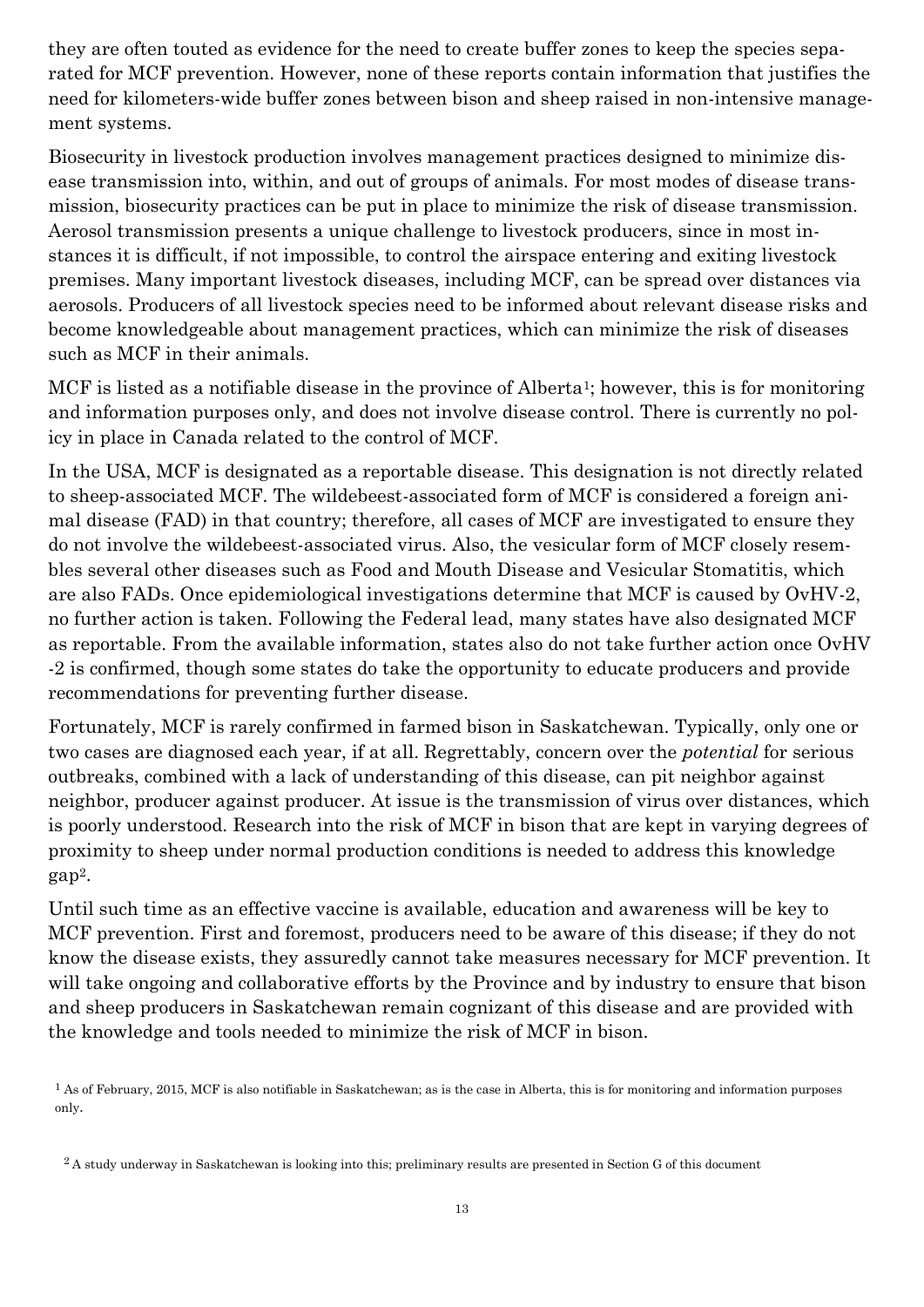## **Section G: Executive Summary- Bison Mortality Study 2013- 2014**

**Investigators: Dr. Tasha Epp, Dr. Murray Woodbury, Dr. Cheryl Waldner; University of Saskatchewan**

#### **Purpose:**

Malignant Catarrhal Fever (MCF) is a viral disease that is carried by sheep without harm to the sheep, but can be lethal when transmitted to bison. Over the last decade or so, several large outbreaks of MCF in bison have been attributed to exposure to sheep over large distances; one outbreak reported MCF in bison pastured up to 5 kilometers from a 20,000 lamb feedlot. The purpose of this project was to investigate causes of mortalities in bison which were exposed to commercial sheep operations at various distances under normal production settings. The study was specifically interested in comparing the difference in occurrence of MCF in bison herds close to sheep operations and those farther away from sheep operations.

#### **Methodology:**

This was the first study to follow farmed bison herds for a period of 18 months (December 2012 to May 31, 2014) and record the causes of death. There were 27 herds enrolled of which 26 herds completed the study (one herd dropped out after full herd dispersal in 2013). Herds were broadly categorized based on the distance of their boundary to the nearest sheep operation boundary for analysis; distances within 1.0 kilometer (km) were considered high exposure and distances at or greater than 1.0 km were classed as either low exposure (1 km to 5.6 km) or negligible exposure (greater than 5.6 km) based on distances.

Herds were requested to contact their local veterinarian each time a bison died on the farm during the study time period. The veterinarian performed a necropsy with all samples sent for analysis at Prairie Diagnostic Services (Saskatoon, Saskatchewan). For each death, the veterinarian and owner received a necropsy report which detailed the confirmed or suspected cause of death. All of the information was compiled and statistical analysis was done to answer the question of whether "distance from sheep is related to the development of MCF".

#### **Findings:**

#### *Mortality rates and cause of death*

Of the 26 herds to complete the study, 6 were within 1.0 km of sheep operation boundaries (high exposure group), 9 were within 1.0 to 5.6 km of sheep operation boundaries (low exposure group), and 11 were at distances greater than 5.6 km from sheep operation boundaries (negligible exposure group). Within the negligible exposure group, distances ranged from 8 km to 20 km away from sheep. Within the high exposure group, one bison herd had been comingled with sheep in the same pasture for 15 years with no identified occurrence of MCF

The average number of bison per herd ranged from 11 to 1300 (median: 168). Of the 4 herds with more than 500 bison, 3 were within 1.0 km of sheep operation boundaries. All herds were considered commercial bison operations where calves were produced and the majority were grazed or fed on pasture when available. The majority of sheep operations had less than 150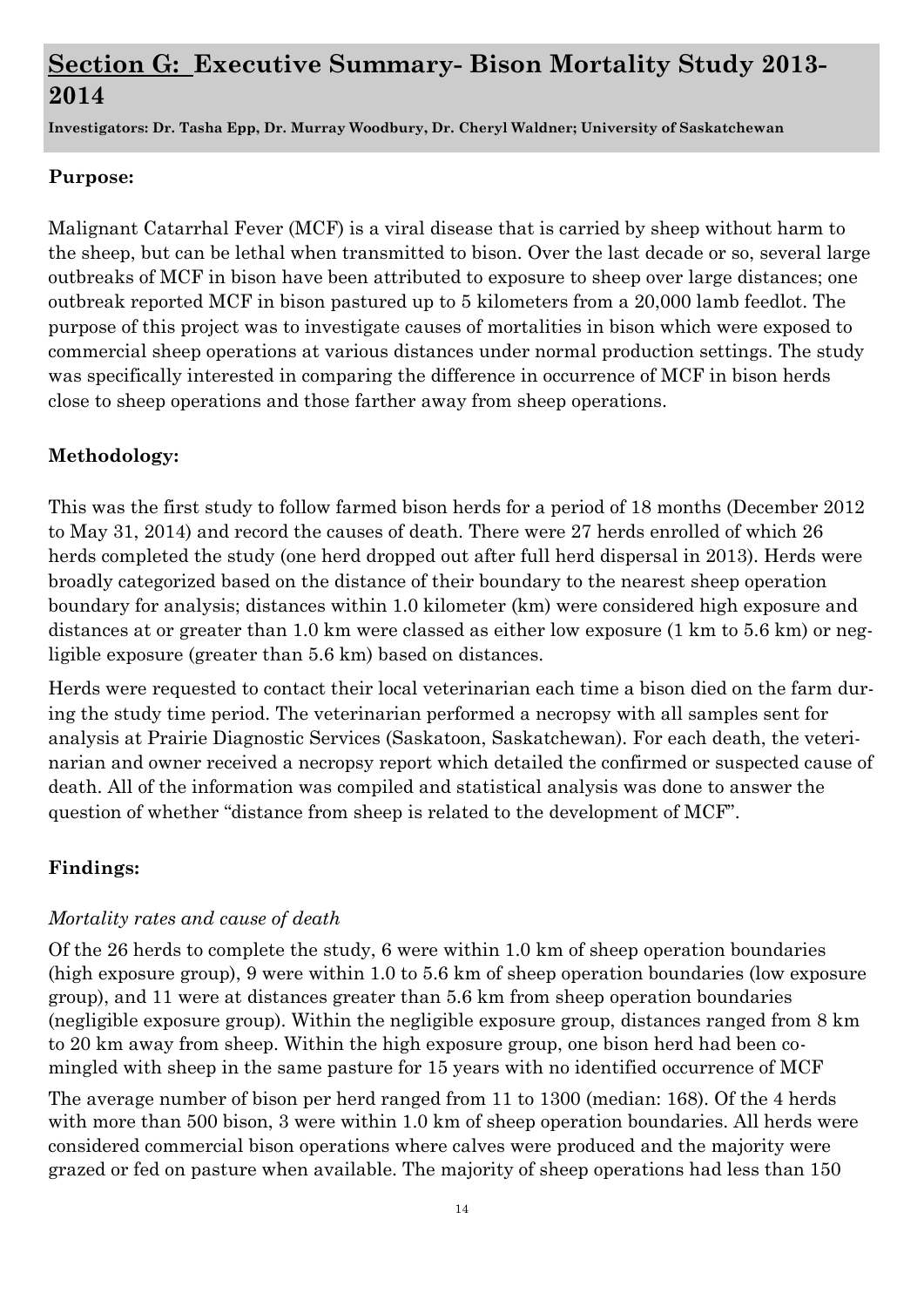#### **Bison Mortality Study 2013-2014 continued...**

sheep; only one flock had more than 500 sheep.

Overall the mortality (death) rate based on the 76 necropsied deaths for all herds in the study was 1.1%; the top three causes of death were non-infectious causes (i.e. trauma, calving or malnutrition; proportion of necropsied deaths was 22%), copper deficiency (11%) and no confirmed diagnosis possible (18%). MCF deaths were recorded in 2 herds within 1.0 km of sheep operations within the study period; a total of 7 MCF deaths were recorded (2 in one herd; 5 in another; proportion of necropsied deaths was 9%). An additional 57 mortalities were reported by owners for which no necropsy was performed, for a total mortality rate of 1.9%. Of these, 38 (67%) were determined to be due to trauma, calving or nutritional issues by the owner themselves. Of the remaining 19 non-necropsied deaths for which there was no cause identified, 14 (74%) were from herds more than 5.6 km away from sheep operations while the remaining 5 mortalities were in herds more than 1.0 km from sheep operations; therefore, the chances of undiagnosed MCF in the non-necropsied deaths is unlikely.

#### *Risk of MCF*

Since MCF only occurred in the high exposure group, the low and negligible exposure groups were combined for analysis. Statistically, bison in herds less than 1.0 km from sheep operation boundaries were found to be at a higher risk of mortality from MCF than those at greater distances from sheep operation boundaries. However, the overall risk of death due to MCF in the herds within 1.0 km of sheep operations was 0.2%, or 2 MCF deaths per 1000 bison; the risk in herds at or greater than 1.0 km was 0% in this study.

#### **Conclusion & Recommendations:**

The primary aim of this study was to describe the risk of mortality from MCF in herds at varying distances from sheep operation boundaries. Of the 26 herds in the study, only 2 herds experienced any MCF deaths over the 18 month study time period. Despite the low overall risk of MCF occurrence, bison in herds less than 1.0 km of sheep operation boundaries were found to be at a higher risk of mortality from MCF than those at greater distances to sheep operation boundaries. While this study suggests caution for bison farms within 1.0 kilometre of sheep operation boundaries, 4 of the 6 herds within the high exposure group did not have any deaths due to MCF during the 18 month study period.

The commonly reported distance of 5 km separation between bison and sheep operations originates from the outbreak of MCF in a bison herd that was at varying distances from a 60,000 head sheep feedlot, which was occupied by 20,000 newly introduced lambs (Li et al 2008). In this paper, the reported mortality rates were 17.5%, 6.1%, and 0.43% at approximately 1.6, 4.2, and 5.1 km, respectively. All other outbreaks reported in the literature involved at least one or more of the following: bison within a feedlot or sale barn setting, large sheep operations (1,000 or more) or feedlots, and extremely close proximity to sheep (Berezowski et al 2005, Li et al 2008, Li et al 2006, O'Toole et al 2002, Schultheiss et al 2000).

In this study, the proportion of bison that died from MCF was 0.2% within 1.0 km of substantially smaller commercial sheep operations than in other outbreaks and only 2 out of 6 herds